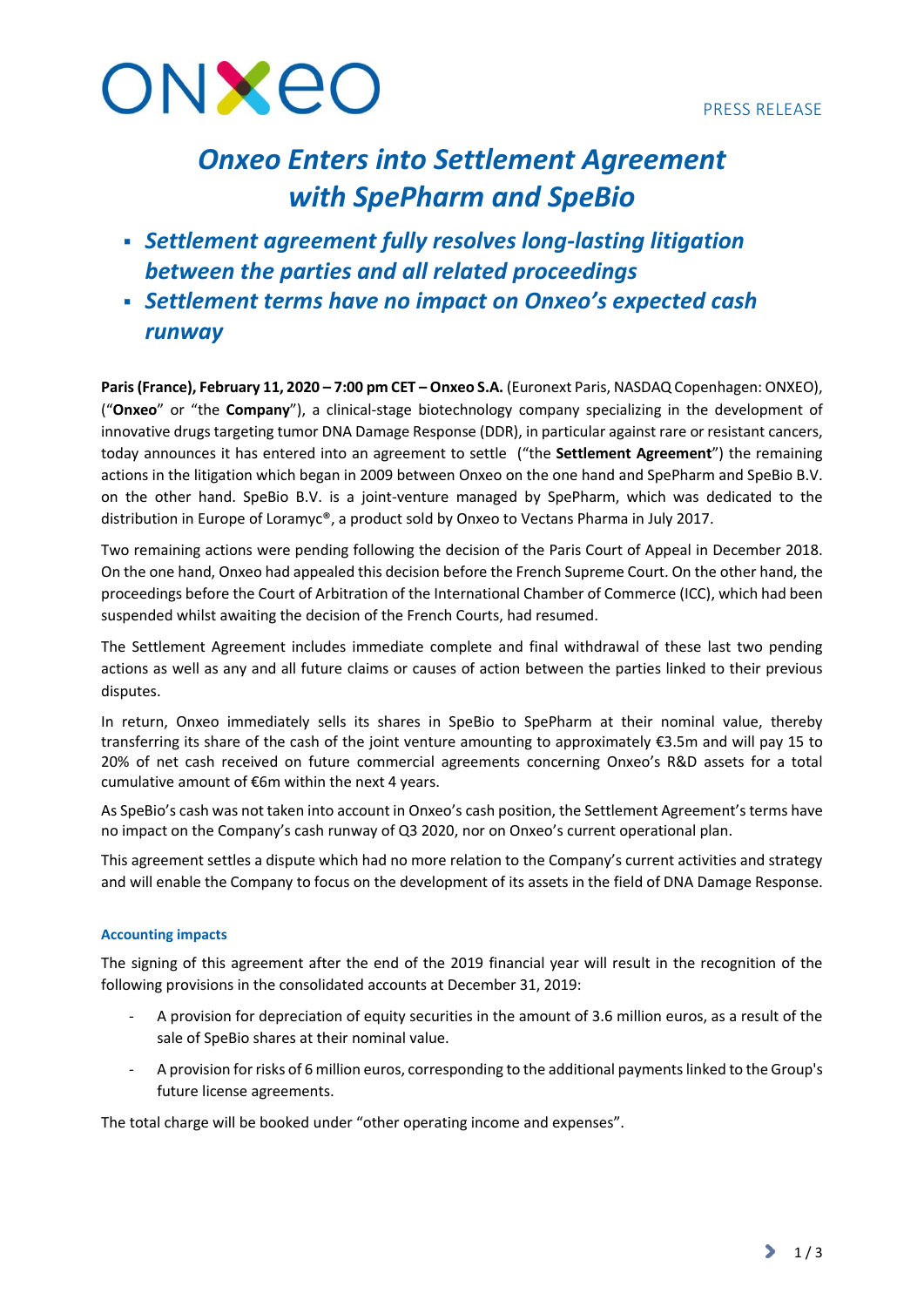

## **About Loramyc®**

Loramyc® (also known as Oravig® in the US and China, and Oravi® in Japan) is a mucoadhesive buccal tablet (Lauriad® technology) containing miconazole, intended for the treatment of oropharyngeal candidiasis in patients with head and neck cancer or AIDS. The product was sold to Vectans Pharma in July 2017.

## **About Onxeo**

**Onxeo** (Euronext Paris, NASDAQ Copenhagen: ONXEO) is a clinical-stage biotechnology company developing innovative oncology drugs targeting tumor DNA-binding functions through unique mechanisms of action in the sought-after field of DNA Damage Response (DDR). The Company is focused on bringing early-stage first-in-class or disruptive compounds from translational research to clinical proof-of-concept, a value-creating inflection point appealing to potential partners.

**platON™** is Onxeo's proprietary chemistry platform of oligonucleotides acting as decoy agonists, which generates new innovative compounds and broaden the Company's product pipeline.

**AsiDNA™**, the first compound from platON™, is a first-in-class, highly differentiated DNA Damage Response (DDR) inhibitor based on a decoy and agonist mechanism acting upstream of multiple DDR pathways. Translational research has highlighted the distinctive properties of AsiDNA™, notably its ability to abrogate tumor resistance to PARP inhibitors regardless of the genetic mutation status. AsiDNA™ has also shown a strong synergy with other tumor DNA-damaging agents such as chemotherapy and PARP inhibitors. The DRIIV-1 (DNA Repair Inhibitor-administered IntraVenously) phase I study has evaluated AsiDNA™ by systemic administration (IV) in advanced solid tumors and confirmed the active doses as well as a favorable human safety profile. The ongoing DRIIV-1b extension study is assessing the safety and efficacy of a 600 mg dose of AsiDNA™ in combination with carboplatin and then with carboplatin and paclitaxel, in patients with solid tumors who are eligible for such treatments.

**OX401** is a new drug candidate from platON™, optimized to be a next-generation PARP inhibitor acting on both the DNA Damage Response and the activation of immune response, without inducing resistance. OX401 is undergoing preclinical proof-of-concept studies, alone and in combination with immunotherapies.

Onxeo's portfolio also includes **belinostat**, an HDAC inhibitor (epigenetics), licensed to Acrotech Biopharma LLC, a whollyowned subsidiary of Aurobindo. Belinostat is already conditionally FDA-approved in the US as a 2<sup>nd</sup> line treatment for patients with peripheral T cell lymphoma and marketed in the US under the name Beleodaq® (belinostat IV form).

**For further information, please visit www.onxeo.com.**

#### **Forward looking statements**

This communication expressly or implicitly contains certain forward-looking statements concerning Onxeo and its business. Such statements involve certain known and unknown risks, uncertainties and other factors, which could cause the actual results, financial condition, performance or achievements of Onxeo to be materially different from any future results, performance or achievements expressed or implied by such forward-looking statements. Onxeo is providing this communication as of this date and does not undertake to update any forward-looking statements contained herein as a result of new information, future events or otherwise. For a discussion of risks and uncertainties which could cause actual results, financial condition, performance or achievements of Onxeo to differ from those contained in the forward-looking statements, please refer to the section 5.7.1.4 "Risk Factors" ("*Facteurs de Risque*") of the 2018 registration document filed with the *Autorité des marchés financiers* on April 25, 2019 under number D.19-0282, which is available on the *Autorité des marchés financiers* website (www.amf-france.org) or on the Company's website ([www.onxeo.com\)](http://www.onxeo.com/).

### **Contacts**

#### **Onxeo**

Valerie Leroy, Investor Relations

investors@onxeo.com

+33 1 45 58 76 00

**Media Relations**

Nicolas Merigeau NewCap

onxeo@newcap.eu

+33 1 44 71 94 98

**Investor Relations / Strategic Communication**

Dušan Orešanský / Emmanuel Huynh NewCap

onxeo@newcap.eu

+33 1 44 71 94 92

**Investor Relations US** Brian Ritchie